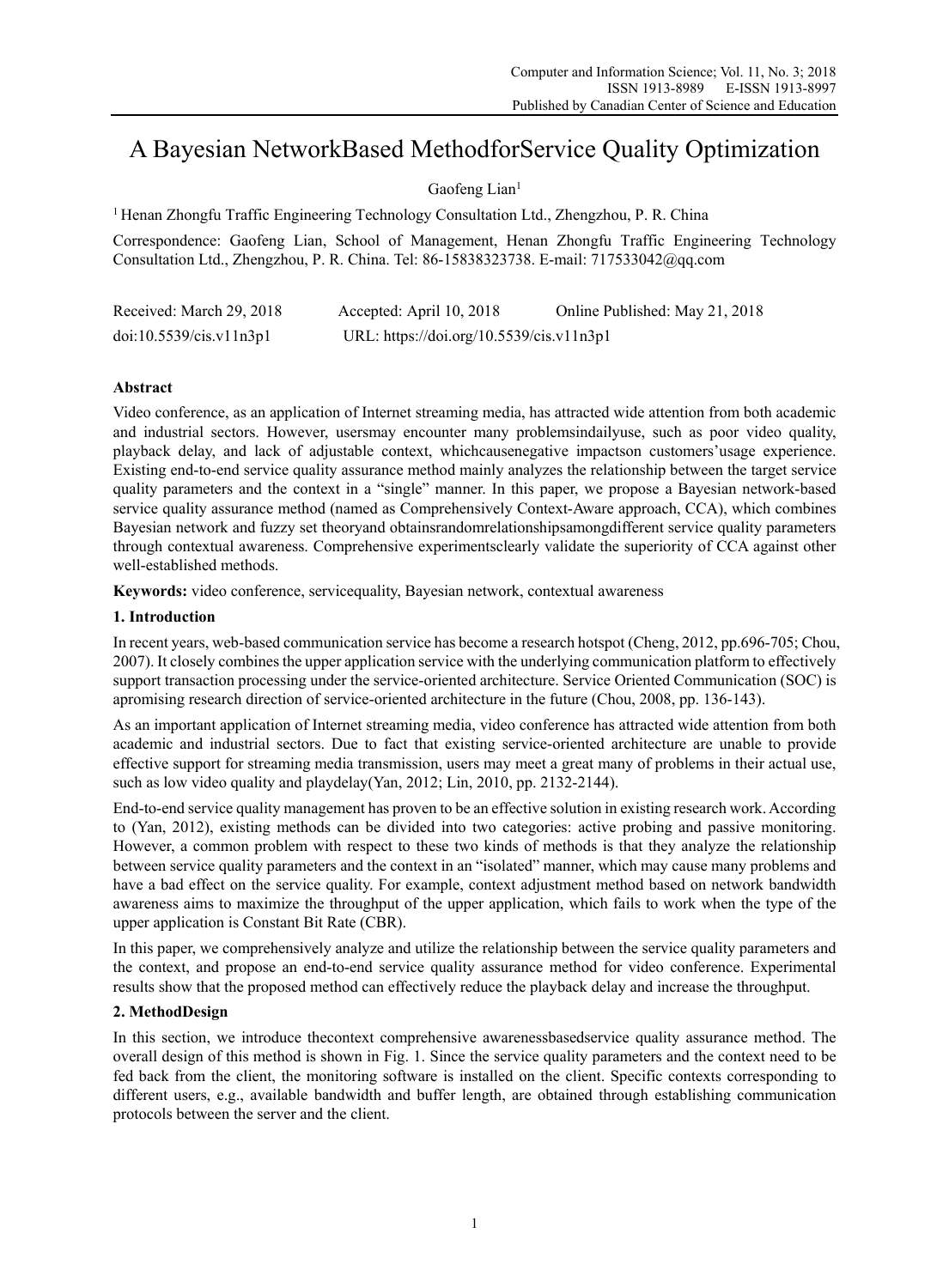

Figure 1. Overall design of our method

### *2.1 Information Feedback and Learning*

The "information" described in this section includes the context and service quality parameters. In order to mine the random relationship between the service quality parameters and the context, we take advantage of fuzzy logic so as to map inaccurate values to explicit values and present an adaptive context/service quality parameters discretization method. The approximated Gaussian probability density function can be expressed as:

$$
f(x) = \sum_{i=1}^{n} a_i \exp\left(-\left(\frac{x-b_i}{c_i}\right)^2\right),
$$

Where*n* represents the total number of examples,  $a_i$  denotes the coefficient of the *i*-th element, and  $b_i$ ,  $c_i$  are the expected value and standard deviation of the *i*-th element, respectively. Algorithm 1 shows the procedure of learning service quality parameters and context.

**Algorithm 1** Service Quality Parameters and Context Learning

**Input**: Service quality parameters/context samples set *S*

**Output**: Discrete set *DS* of samples *S*

- 1.  $\{D, M\} \leftarrow \text{Dis-Mem}(S)$ ; // Call function Dis-Men
- 2. **FOR ALL** sample  $s \in S$  **DO**
- 3.  $s \Leftrightarrow D$ :
- 4.  $s \Leftarrow D$ ;
- 5. **END FOR**
- 6. **RETURN** *DS* ;

**Procedure** Dis-Mem(S):

- 1. *ProbDens*  $\Leftarrow$  K-DENSITY(S); //Usekerneldensity method to estimate probability density
- 2. {GF, MSRM} ∈ GUASSIAN- FITTING(*ProbDens*); // Call Gaussian method to correct *ProbDens*
- 3.  $a_{\text{max}} \Leftarrow 0$ ;
- 4.  $temp \Leftarrow 0$ ;
- 5. **FOR EACH**  $t \in G$  **DO**
- 6.  $temp \Leftarrow temp + 1$ ;
- 7.  $M[temp] \Leftarrow t$ ;
- 8. *D*[ $temp$ ]  $\Leftarrow$  *cnt*;
- 9. **END FOR**

#### *2.2 Service Quality-Context Mapping*

After learning and discretizing context/service quality parameters, we apply Bayesian network (Cooper, 1992, pp. 309-347) during the modeling process. Concretely, targetservice quality parameters are regarded as child nodes, and contexts are treated as parent nodes. In order to reflect the impact of context on service quality, Bayesian network structure learning algorithm is exploited to construct directed graph. The Bayesian network consists of directed graphs and conditional probability tables. Assume that the Bayesian network is denoted as  $G = (V, E)$ ,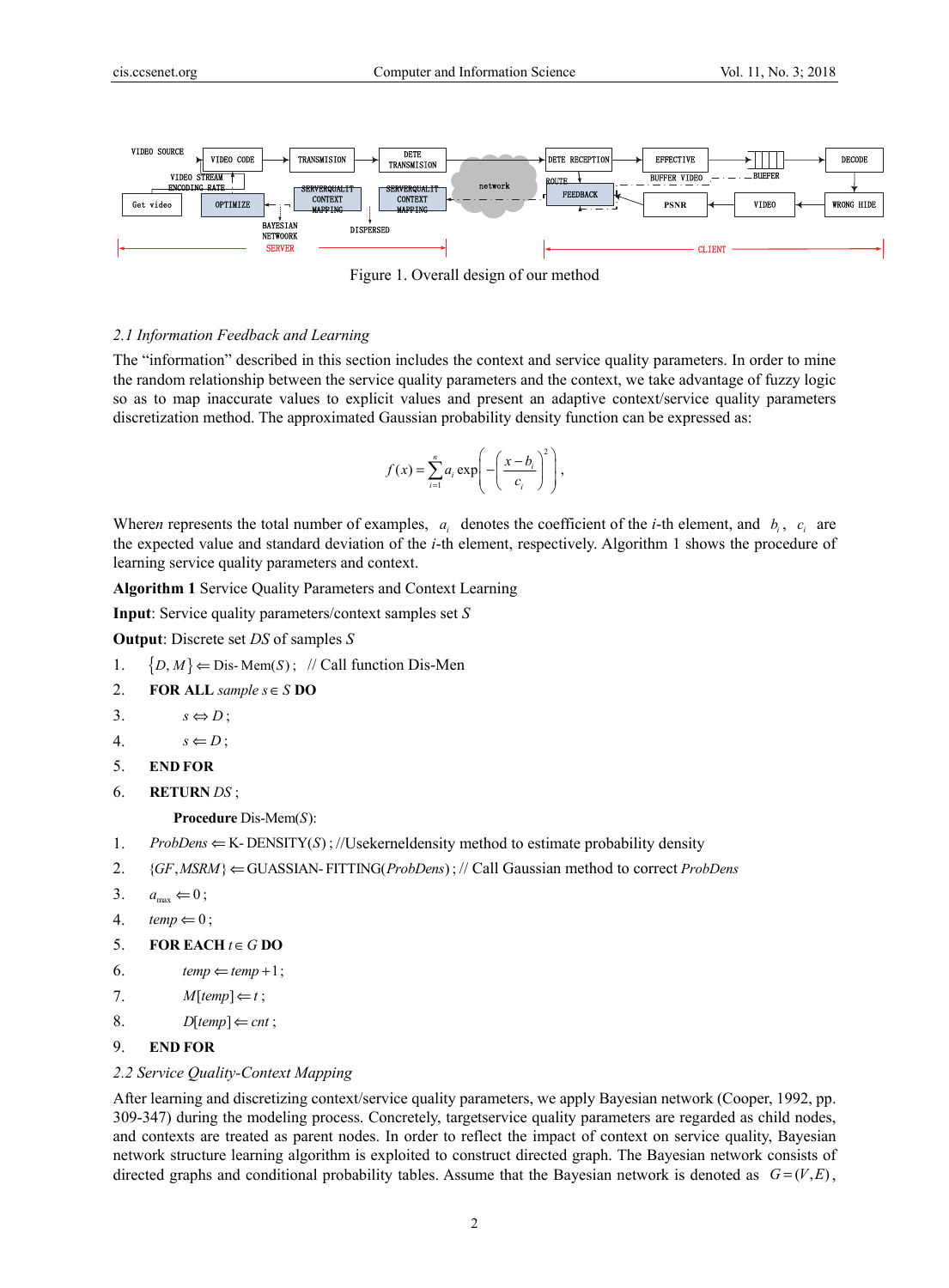where *V* is the set of all nodes and E is the set of all edges in the directed graph. If node  $v_a$  is the parent node of  $v<sub>b</sub>$ , then there is a directed edge from  $v<sub>a</sub>$  to  $v<sub>b</sub>$ , which represents the random relationship between the service quality and the context. Since we only need to store the condition probabilities of parent nodes, the space occupied by condition probability table can be reduced dramatically.

We take service quality parameters and context into account, and apply Bayesian network to obtain a directed graph, which is shown in Fig. 2.



Figure 2. Bayesian network directed graph

Algorithm 2 gives the process of service quality-context Mapping.

**Algorithm 2**Service QualityParameters-Context Mapping

1. Use the method discussed in this section to sort the context/service quality parameters in the order required bythealgorithm K2;

2. Applyalgorithm K2to construct a Bayesian network directed graph and a conditional probability table;

3. Employtraversal algorithm of the Bayesian network directed graph to map the service quality parameters and their contexts.

#### *2.3 Context Adjustment Optimization*

The Bayesian network directed graph and the conditional probability table are constructed in the previous section. In this section, we update the Bayesian network parameters based on context and service quality parameters, and a complete Bayesian network is obtained when relevant structures and parameters are specified. Given the data observations, Bayesian network inference can be employed to calculate the boundary values for the specified query nodes.

The purpose of the context adjustment is to optimize the targetservice quality parameters, such as maximizing video PSNR or minimizing playback delay. In order to take multiple service quality parameters into account, let the set of service quality parameters and contexts be *QM* and *C*, respectively. Algorithm 3 summarizes the procedure of context adjustment optimization.

**Algorithm 3**Context Adjustment Optimization

1. The Bayesian network directed graph constructed by the method described in Section 2.2 is used to find the parent node of the context/service quality parameters through the directed graph traversal algorithm;

2. Remove the unadjustable context set from the context set *C* to get an adjustable context set;  $C' = C - C_p$ 

3. Calculate query nodes' edge values, context parameters, given observations, and adjustable contexts;

4. For the target service quality parameter set *QM*, target valuesare selected from different discrete values, andcorresponding adjustment value is selected from the context for each target value;

5. Adjustelements in the adjustable context set  $C'$  to target values, so that the service quality parameter  $qm_i$ can be adjusted to  $q_i$  with probability p.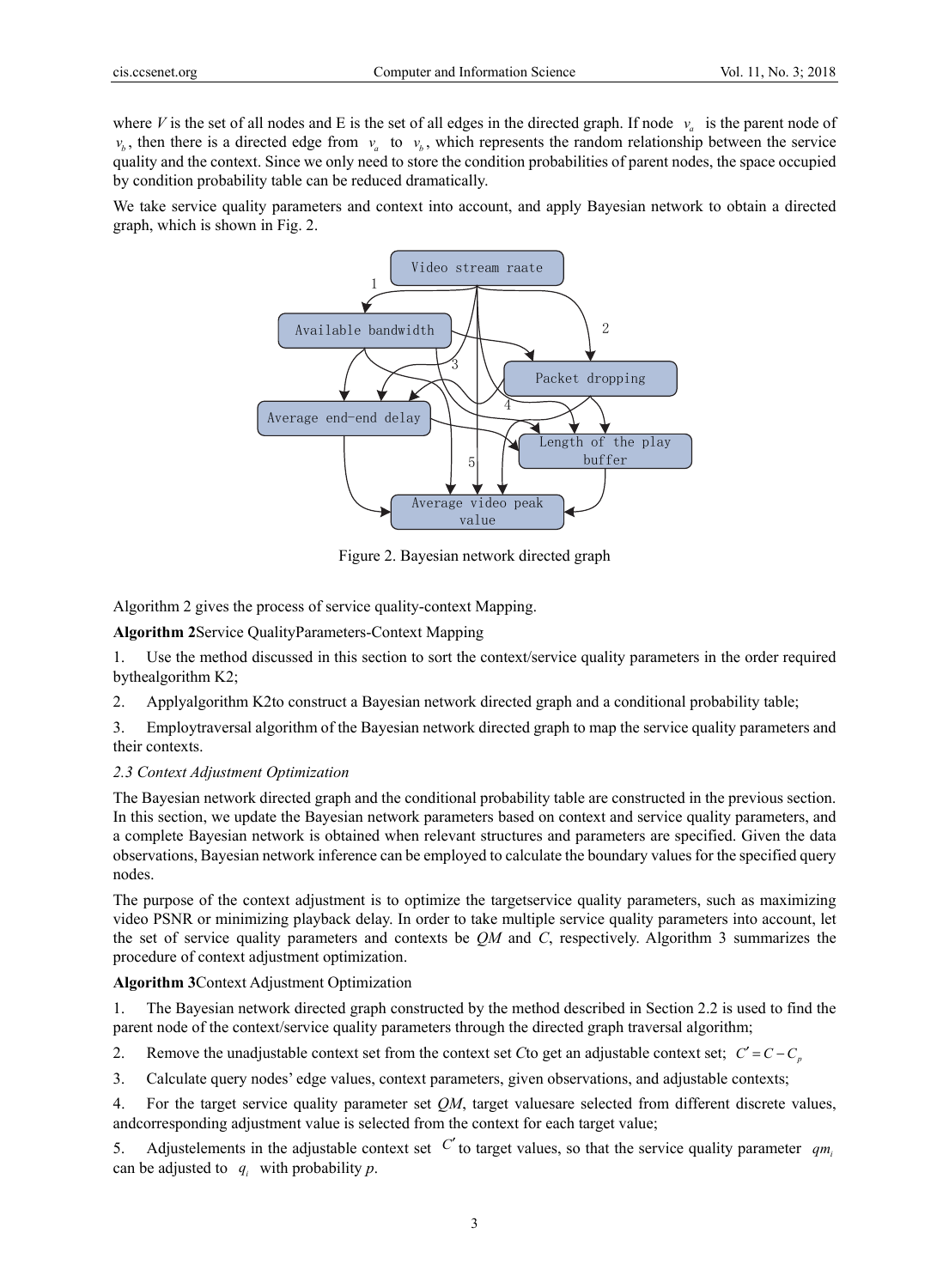#### **3. Method Implementation**

This section discusses the realization of the proposed comprehensive awareness method. First, we introduce the architecture design and core components of the conference system, and then giverelevant implementation details.

The overall architecture of the conference system is shown in Fig. 3. The conference system includes some realtime communication services, such as video and audio conference, short message service, and some non-real-time communication services, such as user authentication and charging services. Therefore, the design and implementation of the system must take into account the requirementsofthese services. The core part of this system, Enterprise Service Bus (ESB), is based on the open source project Servicemix(ServiceMix, 2017). The purpose of introducing the service bus is to modularize the entire system. Major modules in the figureare responsible for different functions, and theyare tightly coupled via the bus.



Figure 3. Overall architecture of the conference system

In the enterprise service bus, the Business Process Execution Language (BPEL) engine is responsible for processing the various processes of the conference, such as user login, conference notification, conference creation, and conference process monitoring. In order to ensure the high efficiency of streaming media transmission, the media server and the client communicate in real time through the RTP protocolafter the conference is successfully created. The reason for using BPEL is that the system needs to meet the needs of different typesof users, such as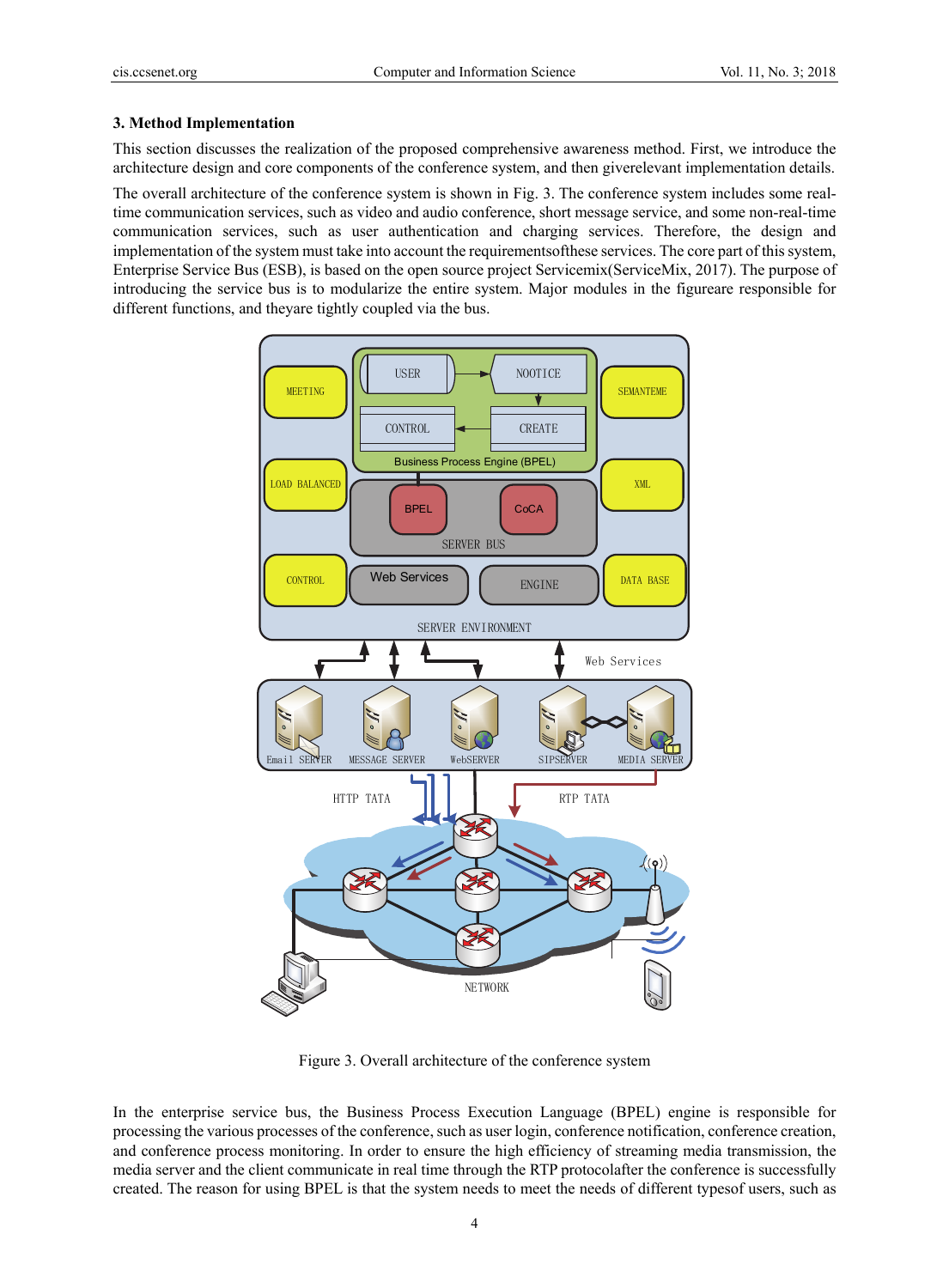enterprises, governments, and individuals. We observe that BPEL engine can efficiently deal with the concurrent conference requests with a number of 1000 or more.

The telecom service engine is based on the open source projectMobicents(Mobicents, 2017), which is a highly scalable, event-driven middleware platform. The specific procedure for implementing the CCA method based on this SOA architecture will be described later.



Figure 4. Userinterface of the conference system

The user interface of the conference system is shown in Fig. 4. The implementation of the CCA method proposed in this paper requires both the server and the client to modify and extend theirsoftware. The main function module is implemented in the enterprise service bus (ESB), andthe video traffic (coding rate) control function is implemented by a JAVA interface provided by a media processing server manufacturer. In the main program, this function interface is invoked to adjust the video traffic in real time.

## **4. Experiment**

Inthis section, weconduct a plenty of experimentsto validate the effectiveness of our method.

## *4.1 Experimental Method*

#### 4.1.1 Experimental Environment

In order to simulatethe actual network, weestablish the host and the simulated network environment using the simulation server. Fig. 5 showsthe network topology, wherethe media server and the receivers are respectively mapped to specific nodes in the simulated network.



Figure 5. Network topology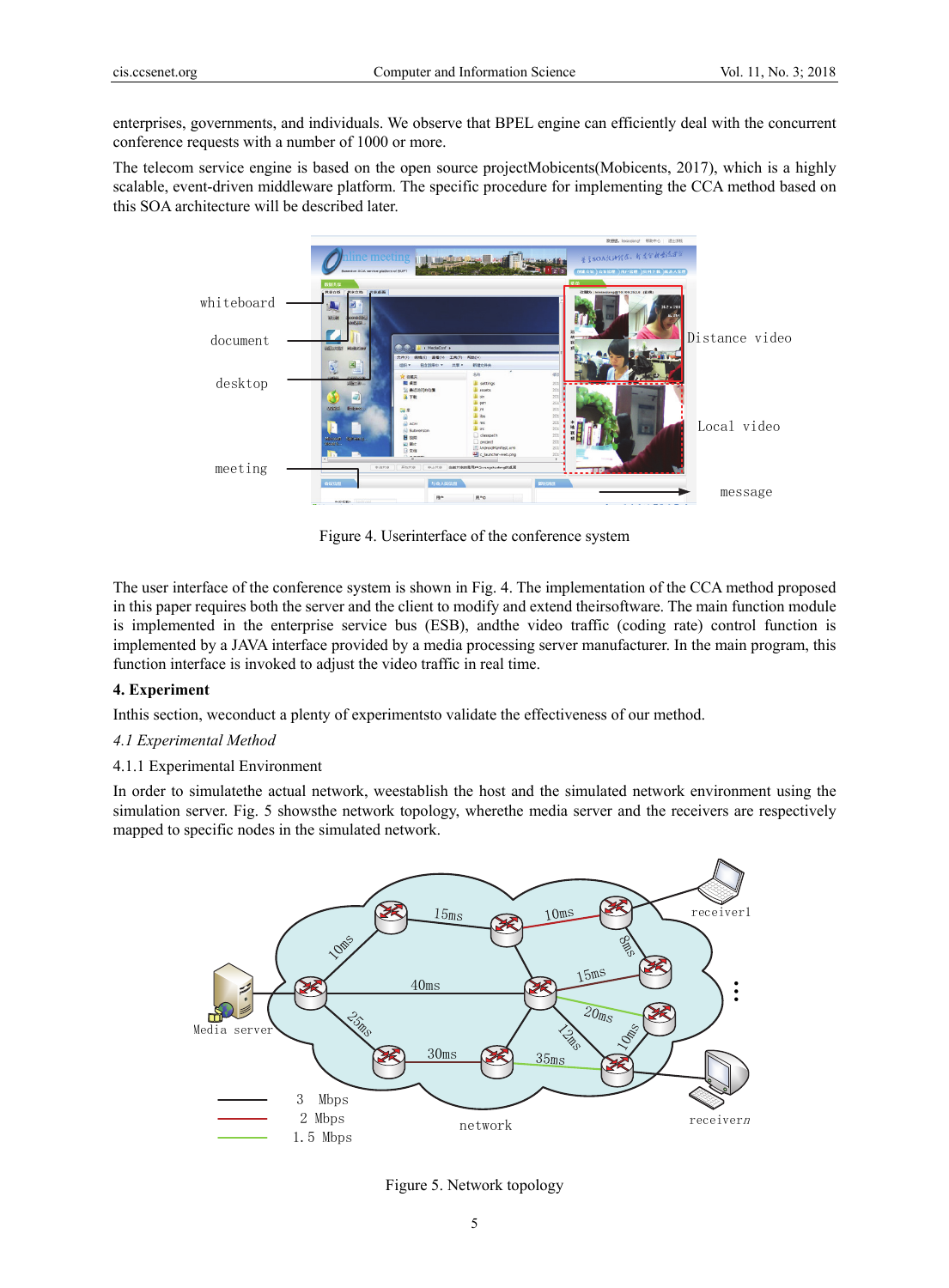In the actual network, background traffic is a factor that must be takenintoconsideration, and we adopt three background traffics, namely FTP, CBR, and Pareto. The parameter settings are shown in Table 1.

| Parameter             | FTP            | CBR             | Pareto        |
|-----------------------|----------------|-----------------|---------------|
| Start time (seconds)  | Rand $[0,100]$ | Rand $[0,50]$   | Rand[50,150]  |
| Duration (seconds)    | Rand $[0,300]$ | Rand[50, 200]   | Rand[50, 150] |
| Packet length (bytes) | 1500           | 500             | 1000          |
| Data size             | Rand[0,300]KB  | Rand $[5,50]MB$ | N/A           |

Table 1. Background traffic parameter settings

#### 4.1.2 Experimental Parameters

In this paper,twowidely-usedparametersare employed to evaluate the performance of different methods.

(1) Playback delay. Playback delay is the sustained play time of the video stored in the playback buffer. This parameter can reflect the delay performance of various methods. In the real-time video application, the delay is an important parameterthat directly influence user's experience. Long delaywill cause a series of problems, such asvideo intermittent, frame dropping, andframe skipping.

(2) Throughput. The throughput refers to the actual network bandwidth occupied by the video stream. As discussed in the previous section, too much or too little video streaming throughput may engender video quality degradation. Weuse a data analysis tool called Analyzer to obtain itsvalue.

#### 4.1.3 Comparative Approach

In the experiment, the CCA method proposed in this paper is compared withtwostate-of-the-artmethodsto validate its performance:

(1) Bandwidth Aware (BA) method (Xiang, 2012, pp. 167-172; Miller, 2012, pp. 173-178). Itsmain principle is to dynamically adjust the video stream rate according to the network bandwidth, aiming at maximizing video streaming rate within bandwidth tolerance so as to reduce video source distortion and enhance video quality. However, the main problem with this method is that as the video stream rate increases, end-to-end delay of the stream alsoincreases, which may cause more video frames to reach the client beyond their decoding time and reducethevideo quality.

(2) Playback Buffer Aware (PBA) method (De Cicco, 2011, pp. 145-156; Mok, 2012, pp. 11-22). Themain principleis to adjust the video traffic according to the remaining play time of the videoin the playback buffer. Generally, when the playtime ofthebuffered video is lower than a certain threshold, we can reduce the video traffic in order to avoid buffer starvation, and when the playtime is higher than the threshold, we can increase the video traffic in order to avoid buffer overflow. In both cases,users' experiencewill be seriously affected. In our experiments, the upper and lower thresholds are set to 1.5 and 0.5 seconds, respectively.

### 4.1.4 ExperimentalScene

The number of participants is an important factor which influences the performance ofthemethod. Weset the number of participants as4, 8, 12, and 16, respectively. Each experiment is repeated morethan5 times so as to obtain the results with a 95% confidence interval. For the time series analysisresults, typical value of the minimum noise interference is selected in multiple iterations.

In reality, the increase of video traffic will not only increase the network load, but also give rise to the corresponding network cost. Therefore, the purpose of the CCA method is to maximize the video PSNR according to the lower limit of the discrete value thatwehaveobtained.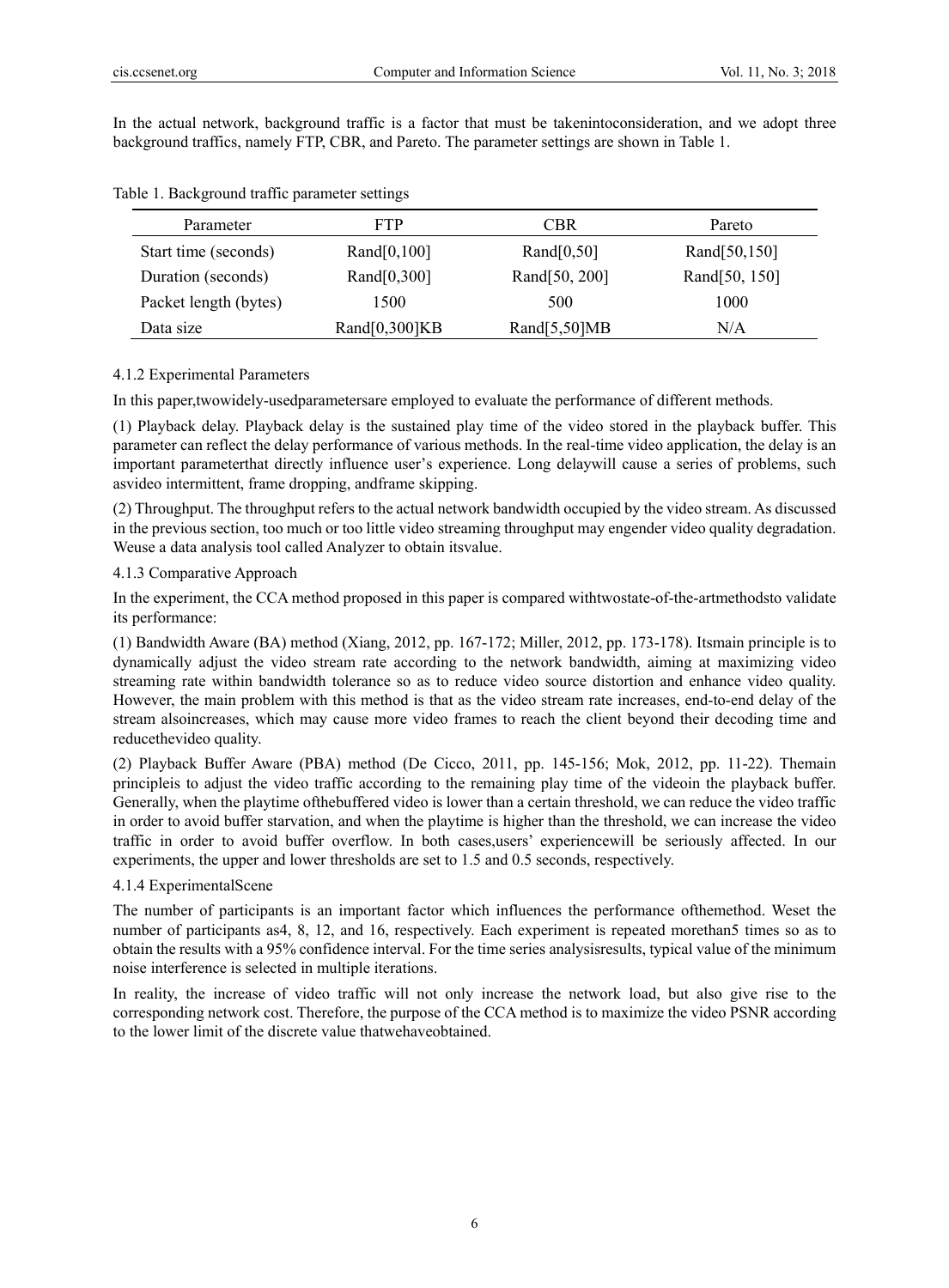#### *4.2 Experimental Results*





Figure 6. User's actual available bandwidth Figure 7. Adjustment values under real-time video stream encoding rate

Before presenting and discussing the results of the main experimental parameters, we first depict howthe network bandwidth changesduring the experiment. It can be seen from Fig. 6 that within [0,300] seconds, user's available network bandwidth fluctuates frequently, which mainlydue to the changesin background traffic.Fig. 7 shows the real-time video streaming rates for the three comparison methods in [0,500] seconds. We can see that the BA method can adjust the video traffic in real time according to the actual available bandwidth and in most cases the adjustment valuesare greater than the other two comparison methods. In addition, the CCA method proposed in this paper not only hasbetter real-time performancebut alsogivesbetter adjustment valuesthan the PBA method.

## 4.2.1 Playback Delay

As shown in Fig. 8, the PBA has the lowest average playback delay among all the comparison methods, and the CCA's delay is lower than the BA. Thisis mainly becausethe video stream rate adjustment value of BA is higher than the other two methods, which further brings about greater end-to-end delay of thevideo streaming. Fig. 9givesuser's average playback delay within [0,500] seconds, which shows thatthe PBA method can effectively adjust the video traffic in real time according to the length of the play buffer, makingthe video play time in most cases within [0.5, 1.5] seconds. Furthermore, although the performance of CCAis inferior to the PBA, CCA is able to effectively avoidbuffer starvation, i.e., the playback delay is greater than 0.5 seconds. Compared to PBA and CCA, BA adjusts video streaming with a fasterrate, resulting in larger end-to-end delay.



Figure 8. Average playback delay Figure 9. Instantaneous values of user's play back delay

#### 4.2.2 Throughput

Fig. 10 shows the instantaneous values of the throughput in [0,300] seconds. Wecan observe thatBA and PBA'sthroughputvaluesfluctuatemore wildlythan CCA, which impliesthat userexperience of CCA is much better that the other two.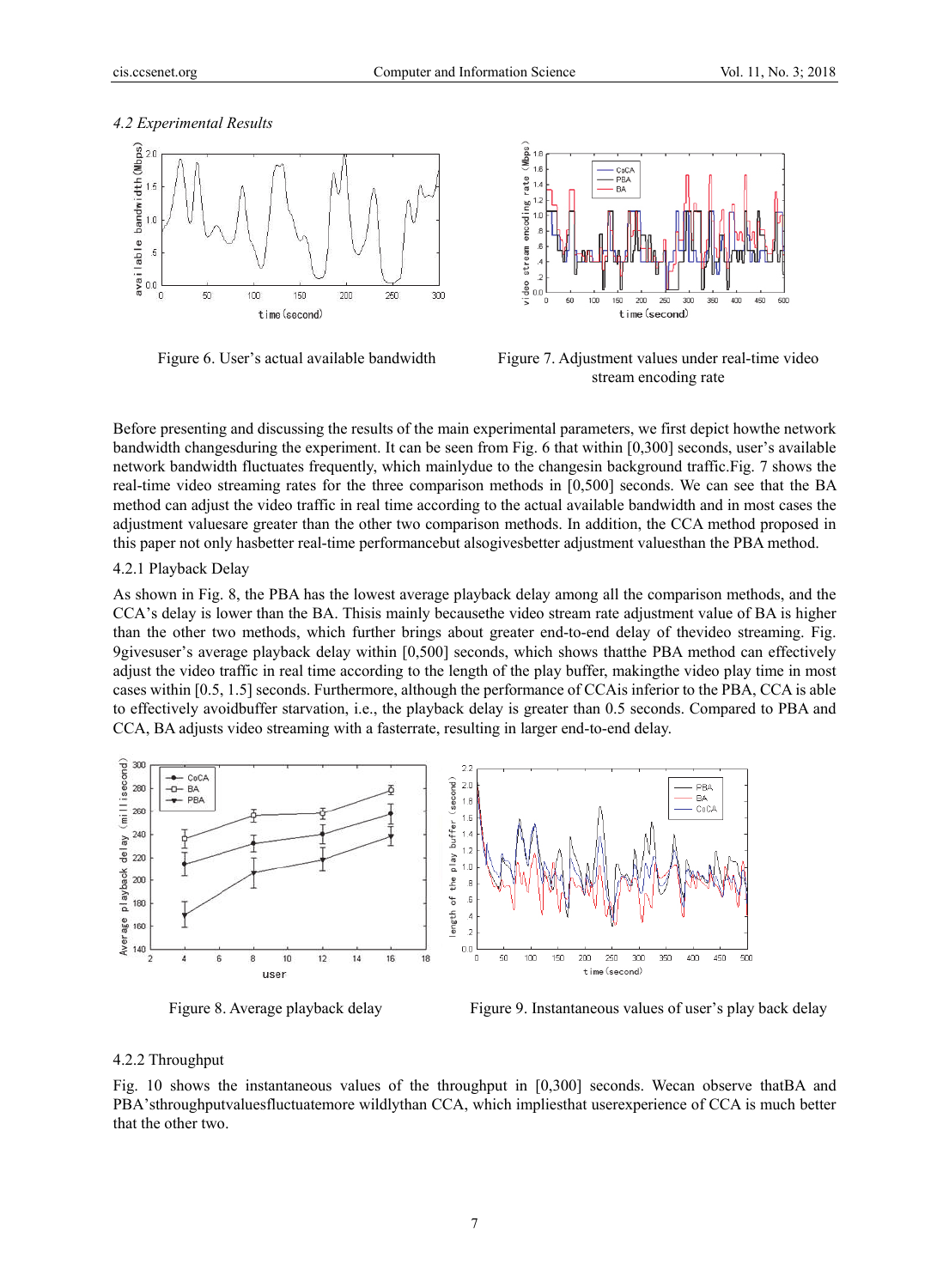

Figure 10. Instantaneous values of the throughput in [0,300] seconds

#### **5. Conclusion**

This paper proposes an end-to-end service quality assurance method for video conference based on Bayesian network. We comprehensively analyze and utilize the relationship between theservice quality parameters and the context, and combine Bayesian network and fuzzy set theory to obtain random relationships among different service quality parameters through contextual awareness. Experimental results show that the proposed method can effectively reduce the playback delay and increase the throughput. In the future,weplan to develop the system running on mobile devicesandinvestigate the performance of our method on mobile devices.

#### **References**

- Cheng, B., Chen J. L., & Deng M. (2012). Petri net based formal analysis for multimedia conferencing services orchestration. *Expert Systems with Applications*, *39*, 696-705. https://doi.org/10.1016/j.eswa.2011.07.061
- Chou, W., Li, L., & Liu F. (2008). Web services for communication over IP. *IEEE Communications Magazine*, *3*(46), 136-143. https://doi.org/10.1109/MCOM.2008.4463784
- Chou, W., Li, L., & Liu F. (2007). Web services methods for communication over IP. *Proceedings of the IEEE International on Web Services*, 372-379. https://doi.org/10.1109/ICWS.2007.191
- Cooper, G. F., & Herskovits, E. (1992). A Bayesian method for the induction of probabilistic networks from data. *Machine Learning*, *9*(4), 309-347. https://doi.org/10.1023/A:1022649401552
- De Cicco, L., Mascolo, S., & Palmisano, V. (2011). Feedback control for adaptive live video streaming. *Proceedings of the second annual ACM conference on Multimedia systems*, 145-156. https://doi.org/10.1145/1943552.1943573
- Hao, Y., Liusheng, H., Hong, l. X., & An, L. (2011). Distributed Compressed Sensing in Wireless Local Area Networks. *International Journal of Communication Systems*, *22*(11), 2723-2743, 2014.
- Lin, X. T., Cheng, B., & Chen, J. (2010). Context-aware end-to-end QoSqualitative diagnosis and quantitative guarantee based on Bayesian networks. *Computer Communications*, *33*, 2132-2144. https://doi.org/10.1016/j.comcom.2010.07.021
- Miller, K., Quacchio, E., Gennari, G., & Wolisz, E. (2012). Adaptation algorithm for adaptive streaming over HTTP. *Proceedings of the IEEE International Packet Video Workshop*, 173-178. https://doi.org/10.1109/PV.2012.6229732
- Mobicents. (2017). https://mobicents.dev.java.netLin
- Mok, R. K. P., Luo, X., Chan, E., & Chang, R. (2012). QDASH: AQoE-aware DASH system. *Proceedings of the 3rd Multimedia Systems Conference*, 11-22. https://doi.org/10.1145/2155555.2155558
- ServiceMix. (2017). http://www. servicemix.org
- Xiang, S. Y., Cai, L., & Pan, J. P. (2012). Adaptive scalable video streaming in wireless networks. *Proceedings of the ACM Multimedia Systems Conference*, 167-172. https://doi.org/10.1145/2155555.2155583
- Yan, H., Flavel, A., Ge, Z. H., Gerber, A., Massey, D., Papadopoulos, C., Shah, H., & Yates, J. (2012). Argus: End-